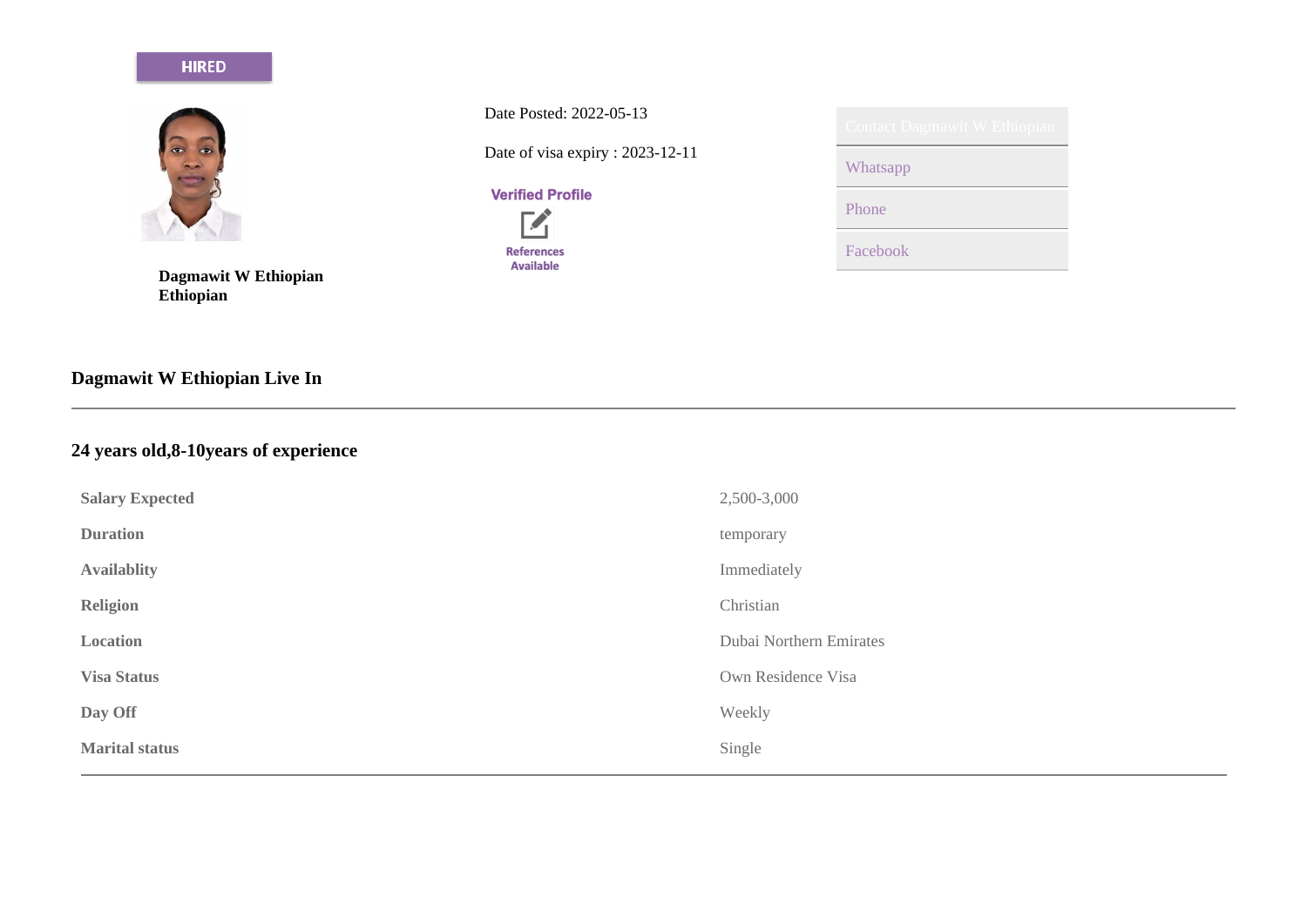#### **About Me**

Dagmawit has initiative to take and write down specific instructions from homeowners about handling the house in their absence. She is staying in International City and not vaccinated yet. Passport and real age is different. She prefer Saturday or Sunday offday.

#### **Key Skills**

(live Out) Nanny - Child Care  $\vert$  (live In )nanny - Child Care  $\vert$  Assist In Kitchen

#### **Languages**

| Amharic<br>Excellent<br>Arabic<br>Good<br>English<br>Fair |  |  |
|-----------------------------------------------------------|--|--|

#### **Employment History**

## **Employer 1**

| Date Started            |
|-------------------------|
| Date Ended              |
| Location                |
| Dubai                   |
| <b>Employer Profile</b> |
| Housemaid/Nanny         |
| Reason for leaving      |
| Using own visa          |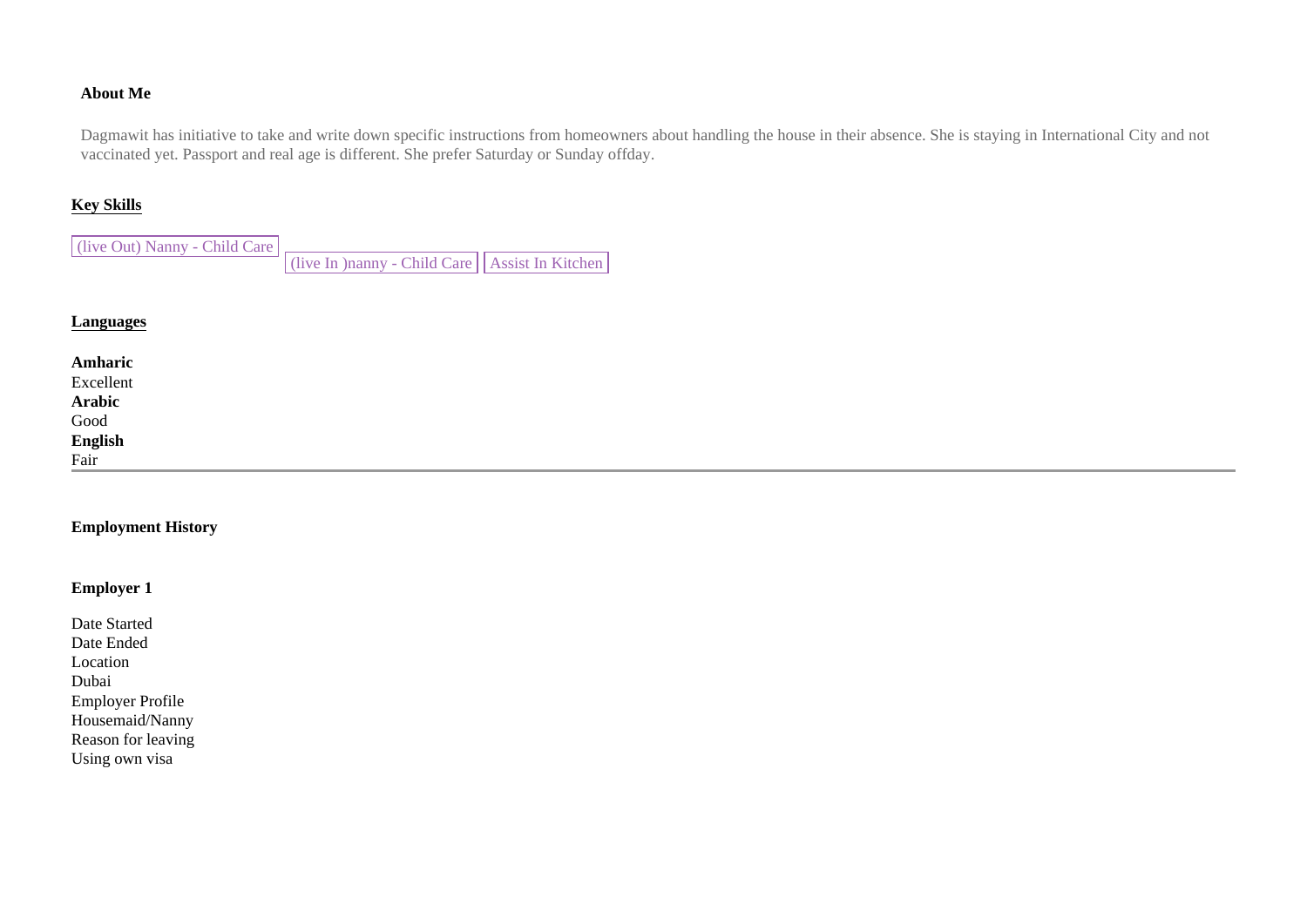Job Description

Russian Family for 5 months

Doing household chores

Taking care of the kid (5 years old)

Bedtime and playtime routine with the kid

Washing and ironing clothes

## **Employer 2**

| Date Started                                 |
|----------------------------------------------|
| Date Ended                                   |
| Location                                     |
| Dubai                                        |
| <b>Employer Profile</b>                      |
| Housemaid/Nanny                              |
| Reason for leaving                           |
| Employer went back to their country for good |
|                                              |

Job Description

Tunisian-German Family for 1 year

Cleaning the whole house

Taking care of the kid (2 years old)

Bathing and dressing the kid

Feeding the kid ontime

## **Employer 3**

Date Started Date Ended